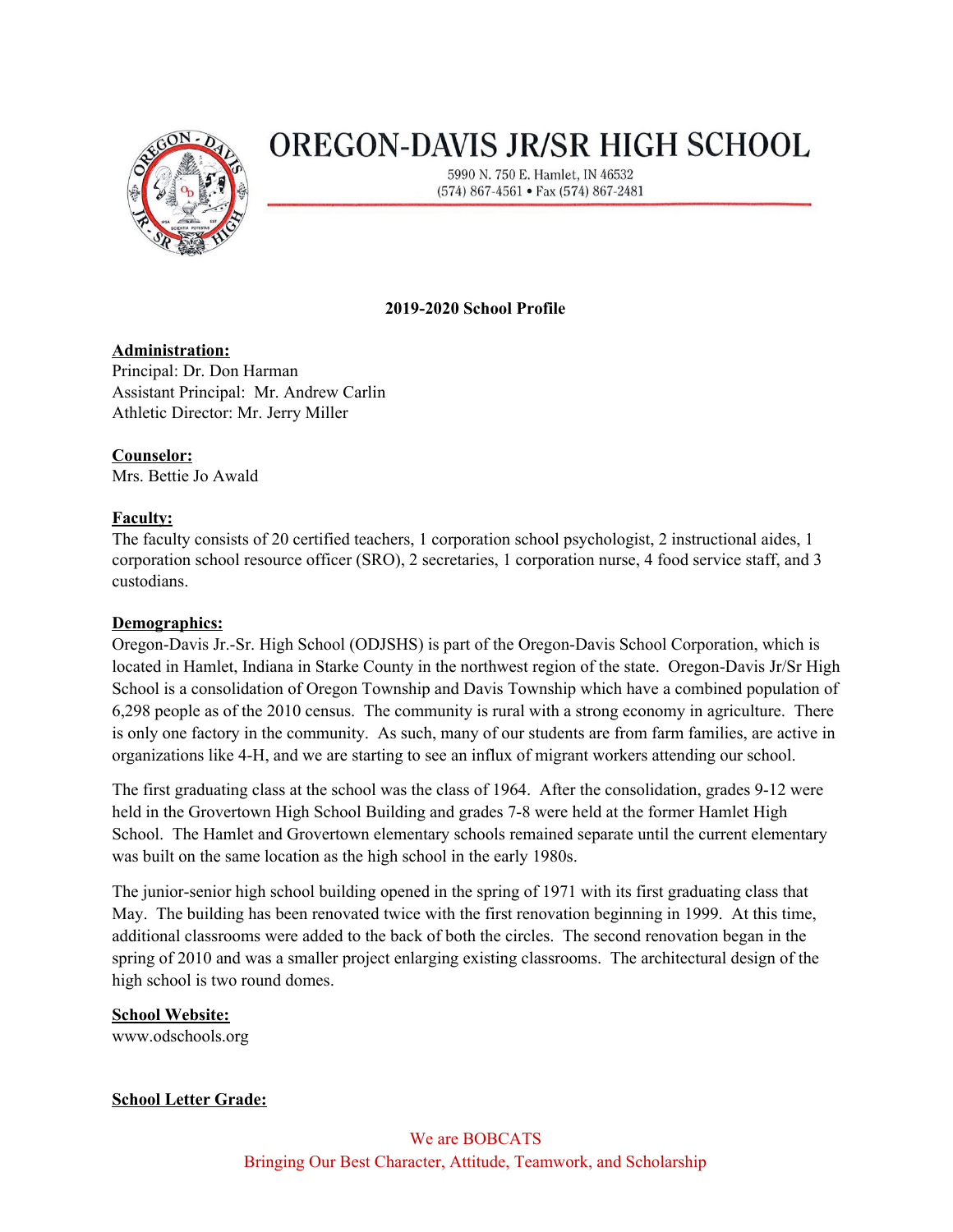The school letter grade reflects student performance and growth on the ISTEP+ exam. 2012-2013 C 2013-2014 C 2014-2015 C 2015-2016 C 2016-2017 C 2017-2018 Indiana School Letter Grade - C Federal ESSA Letter Grade - C

## **School colors:**

Black, Red, and White

#### **School mascot:**

Bobcat

## **Enrollment:**

223 students in grades 7-12 as of October 28, 2019

## **Schedule information:**

School day =  $7:20$  am -  $2:34$  pm (M-Th) and  $7:20$  am -  $2:05$  pm (F) 7 instructional periods (50 minutes each - 46 minutes on Friday) 2 semesters (two 9 week grading periods in each semester)

## **Grading Scale:**

The grading scale for Oregon-Davis Jr/Sr High School is:

A 100-90 B 89-80 C 79-70 D 69-60

F 59-0

# **Graduation Requirements:**

In order to graduate from ODJSHS, a student must have completed a minimum of forty (40) credits for a Core 40 Diploma, and forty-seven (47) credits for a Core 40 with Academic Honors or Core 40 with Technical Honors Diploma. (Two years of a World Language and/or a Career Academic Sequence, six credits in one subject area, are highly recommended for the Core 40 Diploma.) The coursework will cover a variety of subjects as determined by the State of Indiana and the Oregon-Davis Board of Trustees. In order for a student to be eligible for graduation, he/ she must have met all of the requirements outlined by the date of graduation. Students who do not complete all requirements by graduation day will not be allowed to walk at graduation.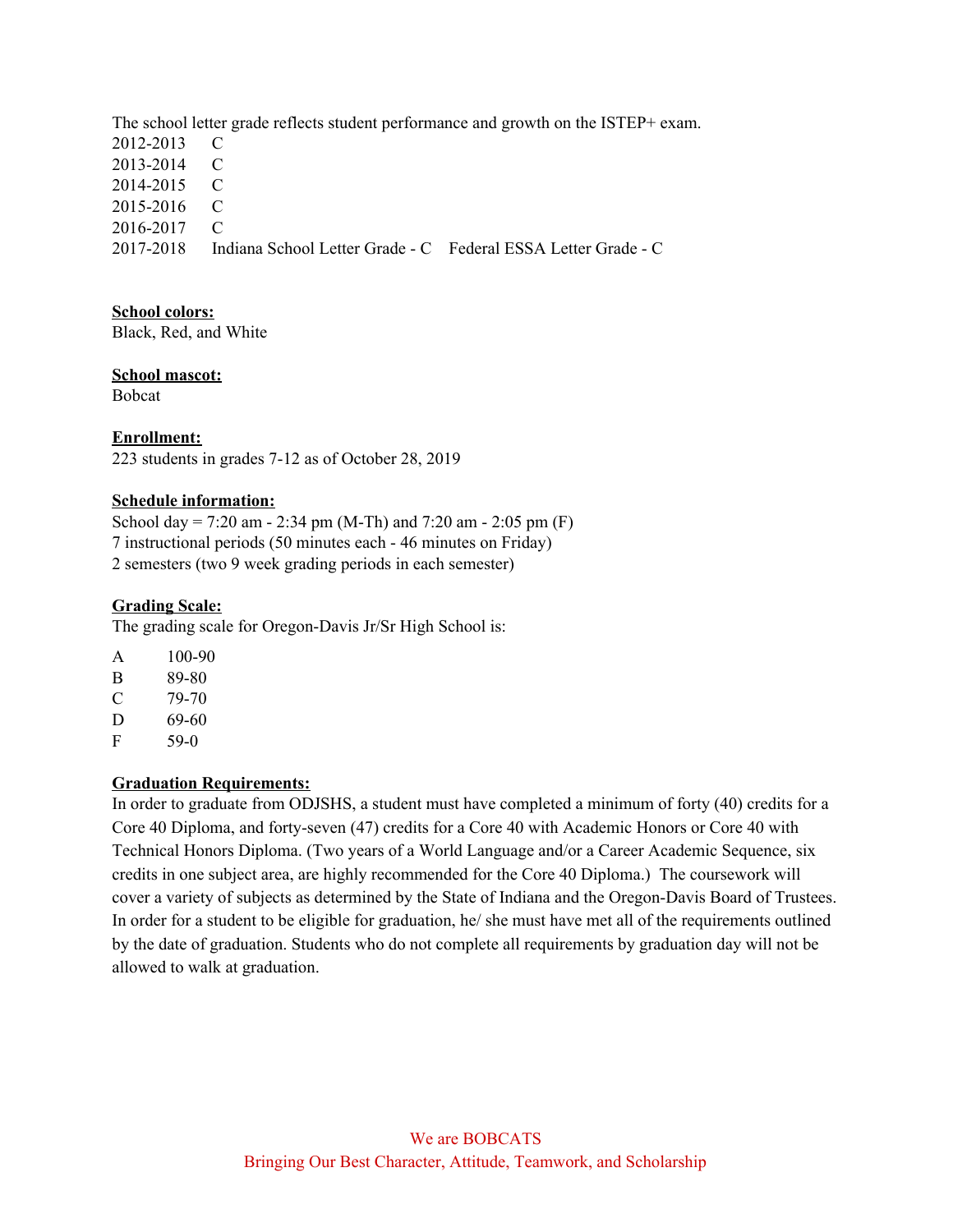## **Curriculum:**

ODJSHS offers a variety of courses that allow students to pursue a Core 40, Core 40 with Academic Honors, or Core 40 with Technical Honors diploma. The guidance department works with students to create a 4-year plan with freshmen as they begin to work toward graduation. These plans are revised annually to ensure the student is making progress and meeting current graduation requirements.

ODJSHS employs one to one technology. All students are assigned an iPad for school use. Our teachers utilize Canvas as a learning management system wherein they create lessons, post prompts and rubrics, and interact with students. Our teachers and students also use the Google Suite of educational apps, which allows students and teachers to create and share a wide variety of documents. ODJSHS also uses PIVOT Inspect as a digital assessment and data tracking tool.

ODJSHS offers several Advanced Placement courses where students can potentially earn college credit. These classes are:

- English Language and Composition
- English Literature and Composition
- United States History
- Calculus AB
- Environmental Science

ODJSHS has a partnership with Ivy Tech Community College to provide dual credit courses. The courses offered are: AGRI 102 (Agribusiness), AGRI 104 (Food Science), AGRI 103 (Animal Science), AGRI 107 (Advanced Animal Science), AGRI 164 (Landscape Management), and AGRI 115 (Natural Resource Management), AGRI 105 (Plant & Soil Science), AGRI 116 (Horticulture Science).

ODJSHS has a partnership with the North Central Area Vocational Cooperative to offer several half-day courses that provide students with an opportunity to earn dual credit (Ivy Tech and Ancilla College) and industry certifications. These classes are:

- Automotive Services Technology I & II
- Aviation
- Construction Technology I & II
- Cosmetology I  $&$  II
- Criminal Justice I & II
- Culinary Arts and Hospitality
- Early Childhood Education I & II
- Graphic Imaging Technology I & II
- Health Science Education I & II
- Industrial Automation & Robotics I & II
- Networking  $I & II$
- Precision Machining I & II
- $\bullet$  Welding Technology I & II